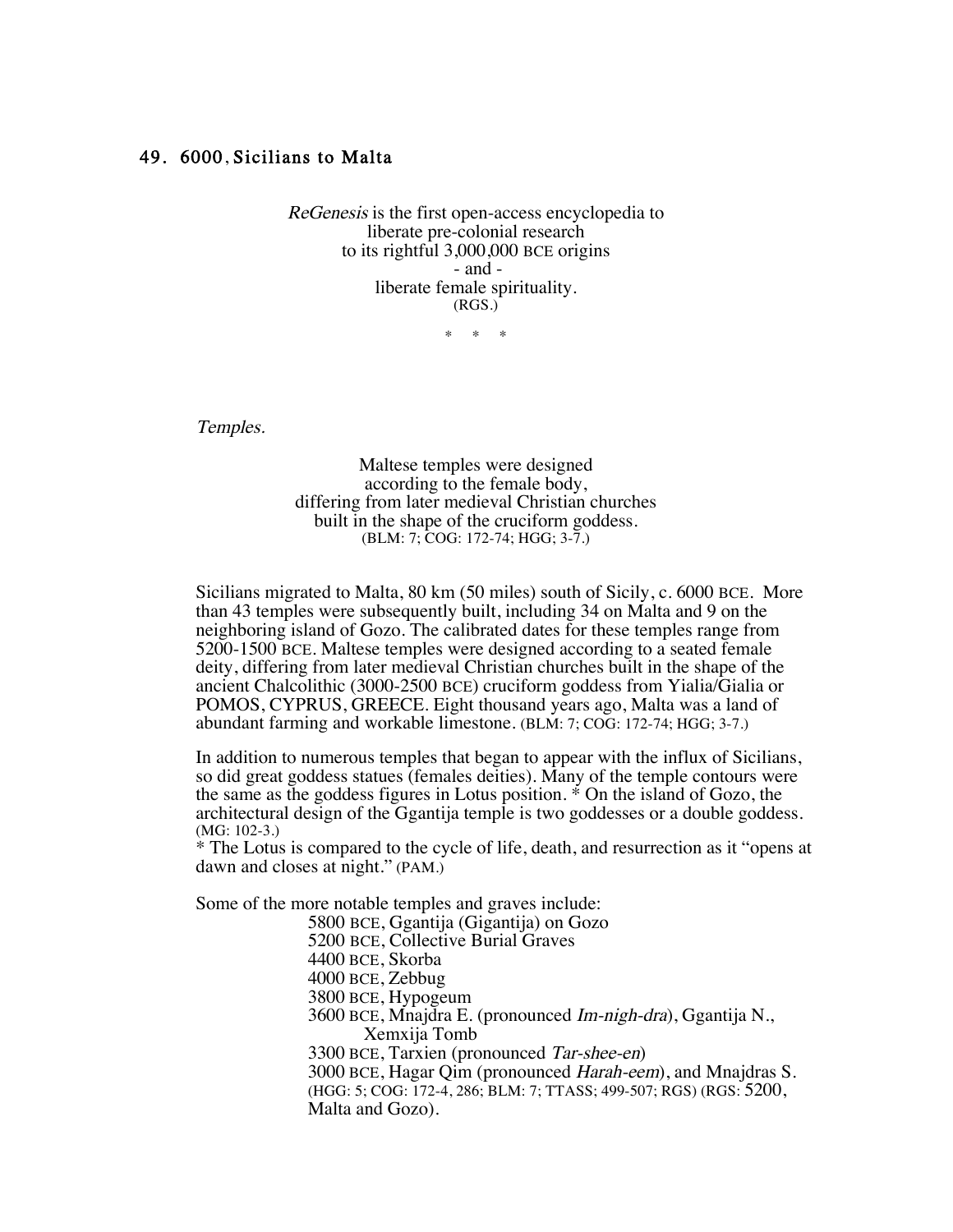As neighboring Sicily was clearly an ancient crossroad of numerous advanced cultures, the riches shared with Malta were – and – continue to be significant. Ancients called this island crossroad of Africa, Asia, and Europe, 'middle of the earth.' Like other Mediterranean islands, Sicily was early reached by paleolithic african migrants, then by neolithic migrants from Anatolia, later by west asian canaanite traders, and, in the common epoch, by moors from Africa. After 4000 BCE, indo–european aryan speakers, embodied later in dominant elites of Greece and Rome (DM: xli).

Further research: 5200, Malta and Gozo; and 5000, Near and Middle East. (RGS.)

Further cruciform goddess research: 3000-2500, Cruciform Goddess, Chalcolithic Age, Cyprus. (RGS.)

Further research on ancient Dark Mothers (Creatrix?) and related trade routes: 3,000,000, Overview of Hominid Evolution Including Dark Mothers and Later Migrations; 500,000-300,000, Dark Mother Tan-Tan; 280,000-250,000, The Berekhat Ram Figure; 70,000, Blombos Cave and V Shaped Engraving; 50,000, African Homo Sapiens Migrations and Matrilineal Motherline; 40,000, Har Karkom; 30,000-25,000, Aurignacian Age; 30,000-25,000, Goddess of Willendorf, Austria; 26,000, Grimaldi Caves; 25,000-20,000, Gravettian Age; 25,000, Caravanserai, Trade Routes, and Dark Mothers; 25,000-20,000, Goddess of Laussel; 24,000, Dolni Vestonice; 23,000, Austrian Goddess of Lespugue; 10,000, Grotta dell'Addaura; 7000, Jericho, Canaan Palestine: Mesolithic to Neolithic; 7000, Hieros Gamos; 5200, Malta and Gozo; 4700, Dolmens; 2200, Nahariyah and Ashrath-Yam; 1900-1800, Dawning of the African Alphabet and the Aniconic Goddess Triangle; 1000, Ephesus, Anatolia; 800, Tanit; 800, Carthage, Africa, the Goddess Tanit and Sacrifice; 750-650, Cybele and King Midas, Anatolia; 664-525, Neith and the Black Virgin Mary Temple at Sais, Egypt; 600, Goddess Kaabou at Petra, Jordan plus Mecca, Saudi Arabia; 400, Cathedra Goddess Isis; and 370, Isis and Philae, Egypt. (RGS.) Additional Goddess considerations from other ancient populations and time periods include: German Hoherfels (40,000 BCE); Russian Kostenki - Borshevo (25,000 BCE); \* and French Carbonnel (4,000 BCE).

\* Although Stone Age female (i.e. vulva) finds are abundant, archaeological male (phallus) discoveries are rare and timeline starts around 28,000-26,000 BCE. (Don Hitchcock. Donsmaps.com/venustimeline.html)

Further double/twin goddess research: 30,000 Labyrinths, Spirals, and Meanders; 26,000, Grimaldi Caves; 25,000-20,000, Goddess of Laussel; 7250-6150, Çatal Hüyük; 5500-3500, Cucuteni (Tripolye) Culture, Eastern Europe; 5400-4100, Vinca Culture and Bird and Snake Culture; 5200, Malta and Gozo; 4400-2500, Olympus Hera; 4000, Alaca Hüyük, Anatolia; 3500, Anatolia, Arinna, and Other Goddesses; 3000, Middle Indo-European Bronze Age; 3,000, Tell Brak; 2600- 2000, Early Bronze Age, Crete, Chthonian; 1790-1700, Goddess of Kultepe, Anatolia; 1750, Ishtar; 1000, double Goddess Transition; 630-620, Goddess Kore, Izmir Turkey; 500, Greek Mysteries; and 282-263, Demeter's Priene Temple. (RGS.)

Further Malta research:

Barrowclough, David A. and Caroline Malone, Eds. "Cult in Context: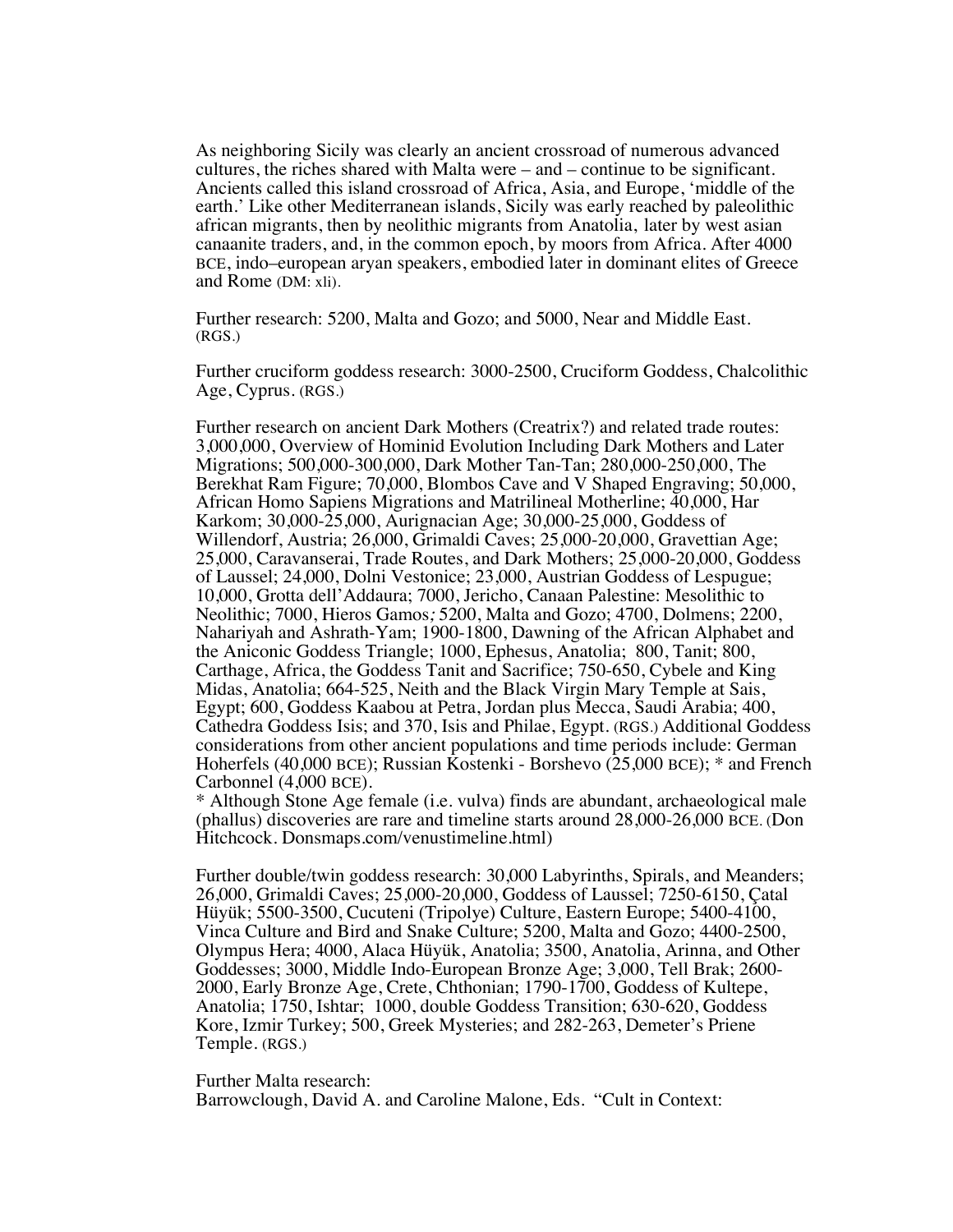Reconsidering Ritual in Archaeology." Oxford, England: Oxford Books, 2007. (CIC.)

- Biaggi, Christina. Habitations of the Great Goddess. Manchester, CT: Ideas and Trends, Inc., 1994. (HGG.)
	- \_\_\_\_\_. "Temple-Tombs and Sculptures in the Shape of the Body of the Great Goddess." From the Realm of the Ancestors: An Anthology in Honor of Marija Gimbutas. Ed. Joan Marler. Manchester, CT: Knowledge, Ideas and Trends, Inc., 1997. 498-507. (TTASS.)
	- \_\_\_\_\_. "Myths of the Goddess in Neolithic Island Cultures of Northwest Europe and the Mediterranean." ReVision 21.3 (Winter 1999): 36-41. (MGN.)
- Bonanno, Anthony, Ed. Archaeology and Fertility Cult in the Ancient Mediterranean. Papers presented at the First International Conference on Archaeology of the Ancient Mediterranean. University of Malta, 2-5 Sep. 1985. Amsterdam, Netherlands: B. R. Publishing, 1985. (AFC.)
- Cilia, Daniel, et al. Malta before History. Sliema, Malta: Miranda, 2004. (MBH.)
- Farrugia, Joe. Senior guide at the National Archaeological Museum. Valletta, Malta. (FAR.)
- Formosa, Gerald J. The Megalithic Monuments of Malta. Vancouver, Canada: Skorba Publishers, 1975. (MMM.)
- Gimbutas, Marija Alseikaite. Goddesses and Gods of Old Europe, 6500-3500 BC: Myths and Cult Images. 2<sup>nd</sup> ed. London, England: Thames and Hudson, Ltd., 1984. [The Gods and Goddesses of Old Europe, 7000-3500 BC: Myths, Legends, and Cult Images. Berkeley, CA: University of California Press, 1974.] (GGE.)
	- \_\_\_\_\_. The Language of the Goddess. San Francisco, CA: Harper San Francisco, 1989. (LOG.)
- ... The Living Goddesses. Supplemented and Ed. by Miriam Robbins Dexter. Berkeley, CA: University of California Press, 1999. 93-98, 61-63. Proof copy. (TLG.)
- Lewis, Harrison. Ancient Malta: A Study of Its Antiquities. Gerrards Cross, Bucks, England: Colin Smythe Ltd., 1977. (AM.)
- Lubell, Winifred Milius. "Temples of the Great Goddess." Heresies: A Feminist Publication on Art and Politics. (Revised Edition). 2.1, Issue 5 (1982): 32-39. (TGG.)
- Rountree, Kathryn. "The Case of the Missing Goddess: Plurality, Power, and Prejudice in Reconstructions of Malta's Neolithic Past." Journal of Feminist Studies in Religion. 19. 2 (Fall, 2003): 25-43. (COMG.)
- Sultana, Sharon. The National Museum of Archaeology, Valletta: The Neolithic Period. Sta. Venera, Malta: Heritage Books in association with Heritage Malta, 2006. (NM.)
- Topp, Celia. Pre-historic Malta and Gozo. Valetta, Malta: Progress Press, 1970. (PMG.)
- Trump, David H. Malta: An Archaeological Guide. London, England: Faber and Faber, 1972. (MAG.)
- . The Prehistory of the Mediterranean. London, England: Allen Lane, 1980. (PM.)

For further Sicily research see:

- Birnbaum, Lucia Chiavola. Black Madonnas: Feminism, Religion, and Politics in Italy. Boston, MA: Northeastern University Press, 1993. (BLM.)
	- \_\_\_\_\_. Dark Mother: African Origins and Godmothers. San Jose, CA: Authors Choice Press, 2001. (DM.)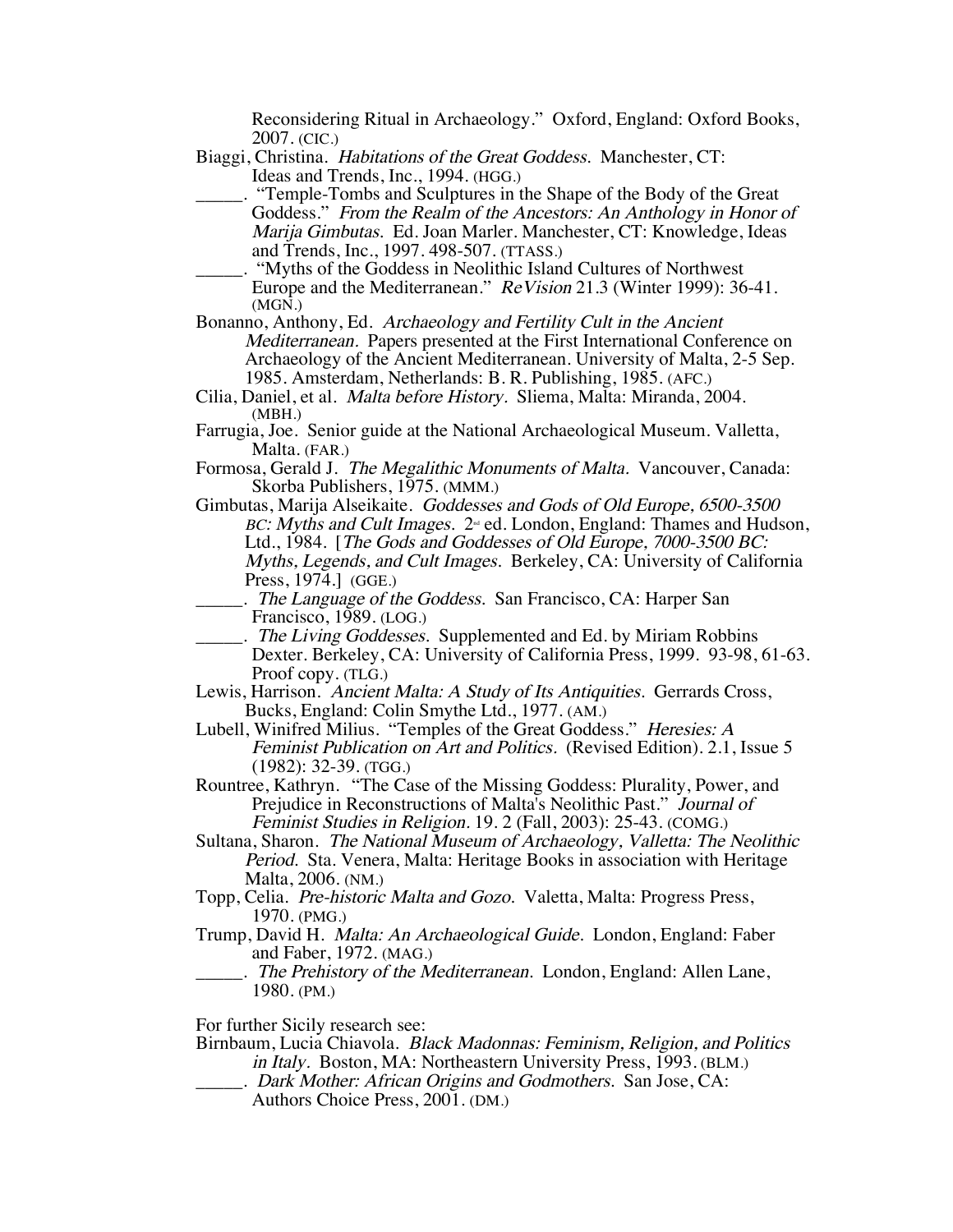\_\_\_\_\_. "African Origins with a Semitic Overlay: Dark Mother of Ancient Europeans." Papers presented at the World Conference on Matriarchal Studies. Luxemburg, 5-7 September 2003. (AO.)

\_\_\_\_\_. "The Future Has an Ancient Heart: Legacy of African Migration Paths in Europe, Sardinia, Sicily, and Tuscany in Italy, Basque Region and Andalusia in Spain; Brittany and the South of France." Working paper presented at, "Societies of Peace. Past, Present, Future  $2<sup>nd</sup>$  World Congress on Matriarchal Studies, San Marcos and Austin, Texas." Sep. 29-Oct. 2, 2005: Revised and edited on Sep. 7, 2005. (FHL.)

Cavalli-Sforza, Luigi Luca, and Francesco Cavalli-Sforza. The Great Human Diasporas: The History of Diversity and Evolution. New York, NY: Helix Books, 1995. (GHD.)

Cavalli-Sforza, Luigi Luca. "Genetic Evidence Supporting Marija Gimbutas' Work on the Origin of Indo-European People." From the Realm of the Ancestors: An Anthology in Honor of Marija Gimbutas. Ed. Joan Marler. Manchester, CT: Knowledge, Ideas and Trends, Inc., 1997. 93-101. (GE.)

Malfitano, Giovanni. "The History of the Italian Island." Sicily the Island of Sun (2003-2004). 23 Nov. 2005. (HIL.)

McConnell, Brian E. and John Chervinsky. La Muculufa II: Excavation and Survey of the Regione Siciliana, Soprintendenza Ai Beni Culturali Ed Ambientali Di Agrigento in Collaboration with Brown University. Providence, RI: Center for Old World Archaeology and Art, Brown University. 1995. (LM.)

Quatriglio, Giuseppe. A Thousand Years in Sicily: From the Arabs to the Bourbons. New York, NY: Legas, 1991. (TY.)

Sestieri, Anna Maria Bietti, Maria Costanza Lentini, and Giuseppe Voza. Guide Archeologiche Preistoria e Protostoria in Italia: Sicilia Orientale ed Isole Eolie. Sicily: A. B. A. C. O., 1995. (GAPP.)

IMAGE: CRUCIFORM DEITY: SOUSKIOU, CYPRUS.

PHOTO: © GSA. DESCRIPTION: CRUCIFORM DEITY FROM SOUSKIOU WITH OUTSTRETCHED ARMS AND KNEES SLIGHTLY BENT. SLIDE LOCATION KARVON, IPHOTO, GETTY IMAGES 2011: (PREVIOUSLY MOBILEME GALLERY), SHEET , ROW , SLEEVE , IMAGE #DSCN2758, 2700-2500 BCE SHOT ON LOCATION: GETTY VILLA MUSEUM: MALIBU, CALIFORNIA: IMAGE TBD. NOTE 1: FIELDWORK PROJECT 2011. PHOTO NOTE: ILLUSTRATOR, CHRISI KARVONIDES.

IMAGE: CRUCIFORM DEITY FROM YIALIA OR POMOS: CYPRUS, GREECE. PHOTO: © GSA. DESCRIPTION: DEITY IN KA POSTURE WEARING A CRUCIFORM NECKLACE WITH HEAD TILTED BACK AND KNEES SLIGHTLY BENT: FROM REGION OF YIALIA OR POMOS, CYPRUS. (SSCC: 141.)

SLIDE LOCATION CYPRUS, SHEET 2, ROW 4, SLEEVE 4, SLIDE #19, C. 3000-2500 BCE. CU\_CYP\_S2\_R4\_SL4\_S19.

SHOT ON LOCATION: CYPRUS ARCHAEOLOGICAL MUSEUM: NICOSIA, CYPRUS. NOTE 1: LATER CRUCIFORM CATHEDRALS OF EUROPE.

THE ENTIRE BODY OF THE GODDESS IS REPRESENTED IN THE MEGALITHIC TOMBS OF WESTERN EUROPE, WHOSE SHAPE SHEDS AN INTERESTING LIGHT ON THE LATER CRUCIFORM CATHEDRALS OF EUROPE. PLANS OF TOMBS INSIDE CAIRNS. THE NEOLITHIC PASSAGE–GRAVE CULTURE OF IRELAND (CARROWKEEL, COUNTY SLIGO, NW IRELAND); 2<sup>®</sup> HALF 4<sup>™</sup> MILL. B.C. (LOG: 153, FIG. 236).

NOTE 2: ALSO, SEE KNOWTH 1 AT NEWGRANGE, IRELAND. (LOG: 104, FIG. 170.) CORBELLED ROOF KNOWTH I INCLUDES TWO PASSAGE CHAMBERS, ONE UNDIFFERENTIATED THAT OPENS TO THE WEST PLUS A CRUCIFORM CHAMBER THAT OPENS TO THE EAST (RGS).

NOTE 3: FIELDWORK PROJECT 1986.